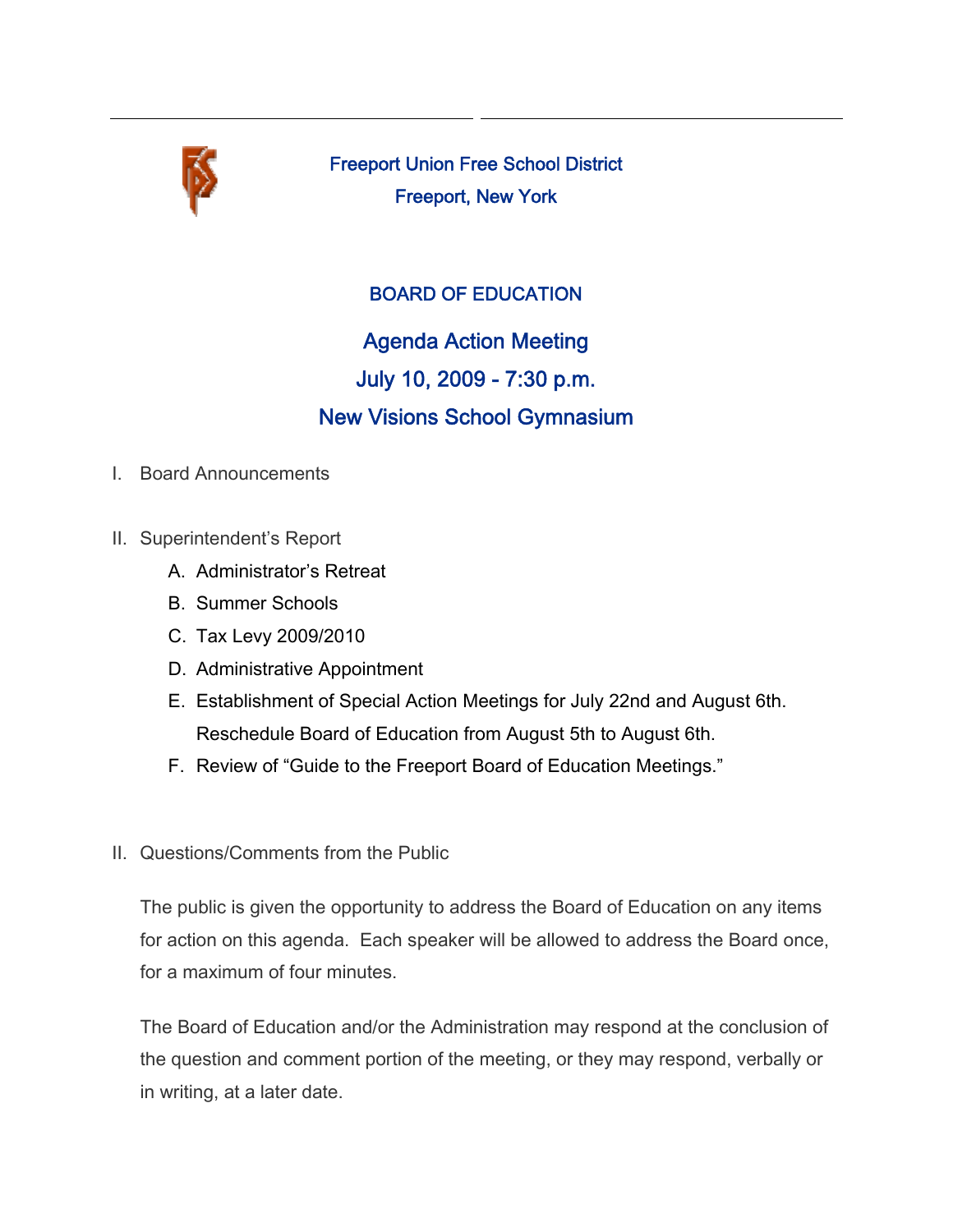IV. Items for Action

Consent Agenda

A. Consent - Approve

Acceptance of the Minutes

June 10, 2009, June 24, 2009

B. Consent - Approve

- 1. Personnel Actions
- 2. Request for Leave of Absence
- 3. Change of Status
- 4. Resignation of Staff
- 5. Appointment of Staff
- 6. Co-Curricular Clubs

#### C.Consent – Approve

 1. Acceptance of the Minutes from the Committees on Special Education and Preschool Special Education

 April 1, 2009, April 22, 2009, April 27, 2009, April 30, 2009, May 1, 2009, May 4, 2009, May 6, 2009, May 8, 2009, May 11, 2009, May 12, 2009, May 13, 2009, May 14, 2009, May 15, 2009, May 18, 2009, May 19, 2009, May 20, 2009, May 21, 2009, May 22, 2009, May 26, 2009, May 27, 2009, May 28, 2009, May 29, 2009, June 1, 2009, June 2, 2009, June 3, 2009, June 4, 2009, June 5, 2009, June 9, 2009, June 10, 2009, June 12, 2009

#### Other Items for Action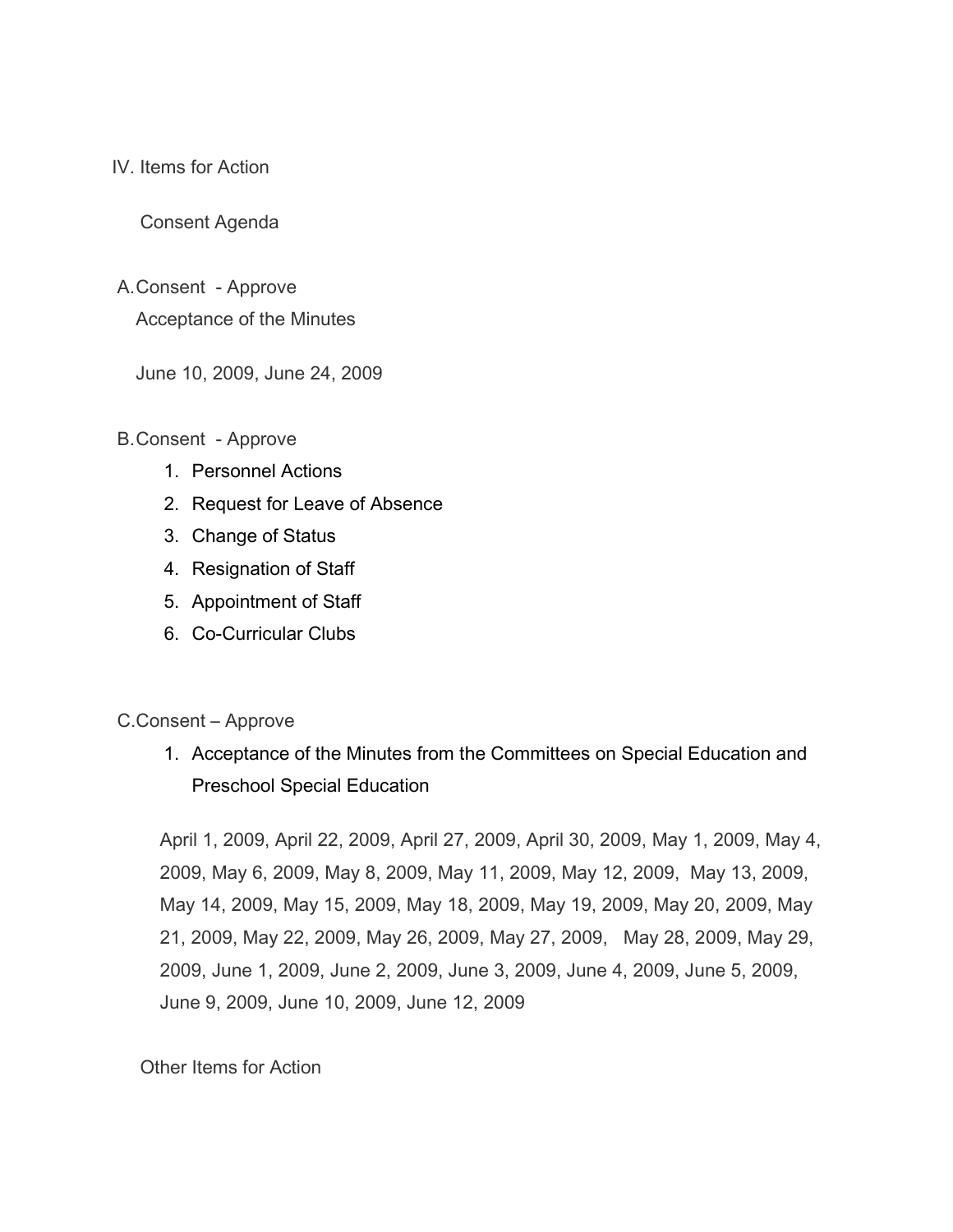### D. Personnel

- 1. Tenure Recommendations
- 2. Administrative Appointment

### E. Finance

- 1. Resolution to Establish the Tax Levy
- 2. Authorization to Participate in Cooperative Bids
- 3. Resolution Participate in Long Island's Cafeteria Director's Association Cooperative Bids
- 4. Resolution for Extension of Rubbish Removal Services Bid
- 5. Bid Award Floor Tile Replacement Columbus Avenue School
- 6. Bid Award Emergency Generator Caroline G. Atkinson School
- 7. Bid Award Site Drainage Caroline G. Atkinson School
- 8. Bid Award Pizza
- 9. Approval of Change Order EXCEL Partial Window and Door Replacement Project

## F. Other Action

1. NYSSBA Nomination

### G. Other Reports to the Board

- 1. General Fund Treasurer's Report May, 2009
- 2. Special Aid Fund Treasurer's Report May, 2009